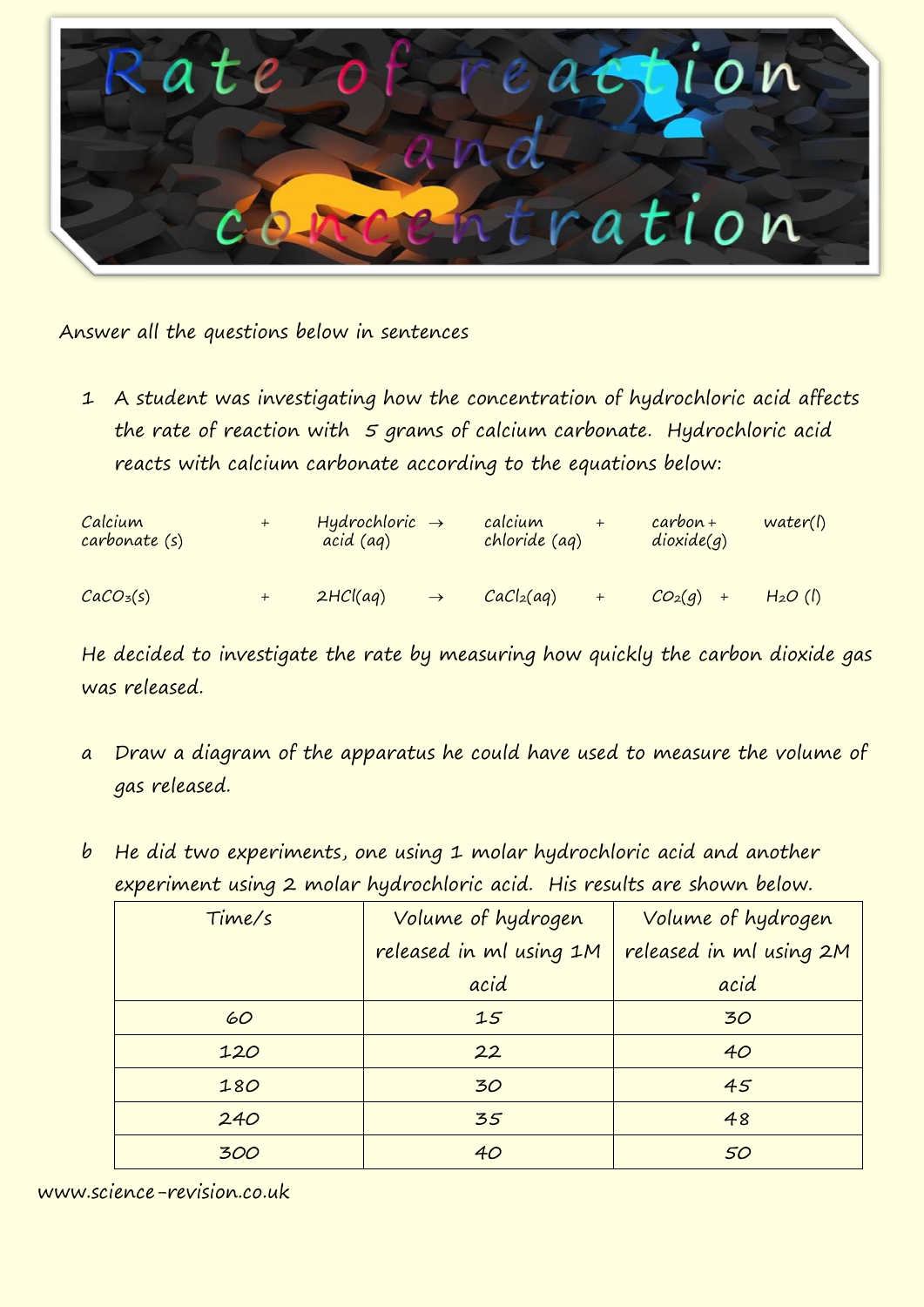| 360 | 44 | 50 |
|-----|----|----|
| 420 | 45 | 50 |
| 480 | 47 | 50 |
| 540 | 48 | 50 |
| 600 | 50 | 50 |
| 660 | 50 | 50 |

- i Plot these **two** sets of results on **one** graph. Plot a line graph of volume (vertical axis) against time (horizontal axis)
- ii What do the gradients of the two curves tell you?
- iii Using the equation:



calculate the rate of reaction for the first 5 minutes of the reaction.

- iv What is happening to the rate of reaction as the time gets higher? Explain your answer in terms of collisions.
- v For each reaction give a time when each stops. Give reasons for your answer.
- c Explain why both reaction produced the same amount of hydrogen.
- 2 Draw the line on your graph to represent the line obtained when 3M acid is used.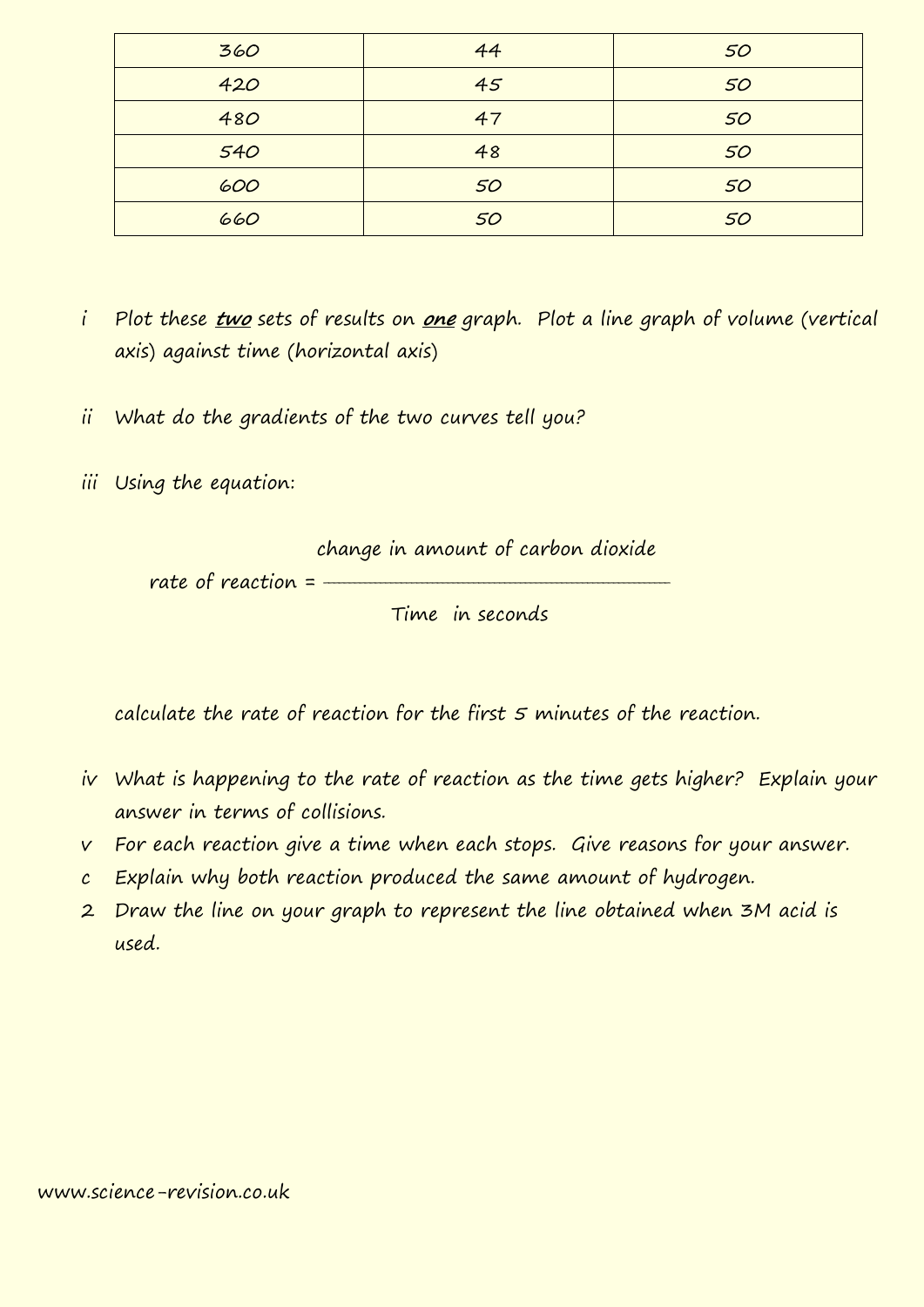## Rates of Reaction - Concentration

## Answers

1 A student was investigating how the concentration of hydrochloric acid affects the rate of reaction with  $5$  grams of calcium carbonate. Hydrochloric acid reacts with calcium carbonate according to the equations below:

| Calcium<br>carbonate (s) | $\bm{+}$ | Hydrochloric $\rightarrow$<br>acid (ag) |               | calcium<br>chloride (ag) |     | $carbon+$<br>dioxide(q) | water(l)  |
|--------------------------|----------|-----------------------------------------|---------------|--------------------------|-----|-------------------------|-----------|
| CaCO <sub>3</sub> (s)    | $+$      | 2HCl(aq)                                | $\rightarrow$ | CaCl <sub>2</sub> (aq)   | $+$ | $CO_2(q)$ +             | $H2O$ (l) |

He decided to investigate the rate by measuring how quickly the carbon dioxide gas was released.

a Draw a diagram of the apparatus he could have used to measure the volume of gas released.

Use any of the two methods below using either the inverted measuring cylinder or gas syringe to measure the volume of gas released. The stop clock needed is not shown in the diagrams.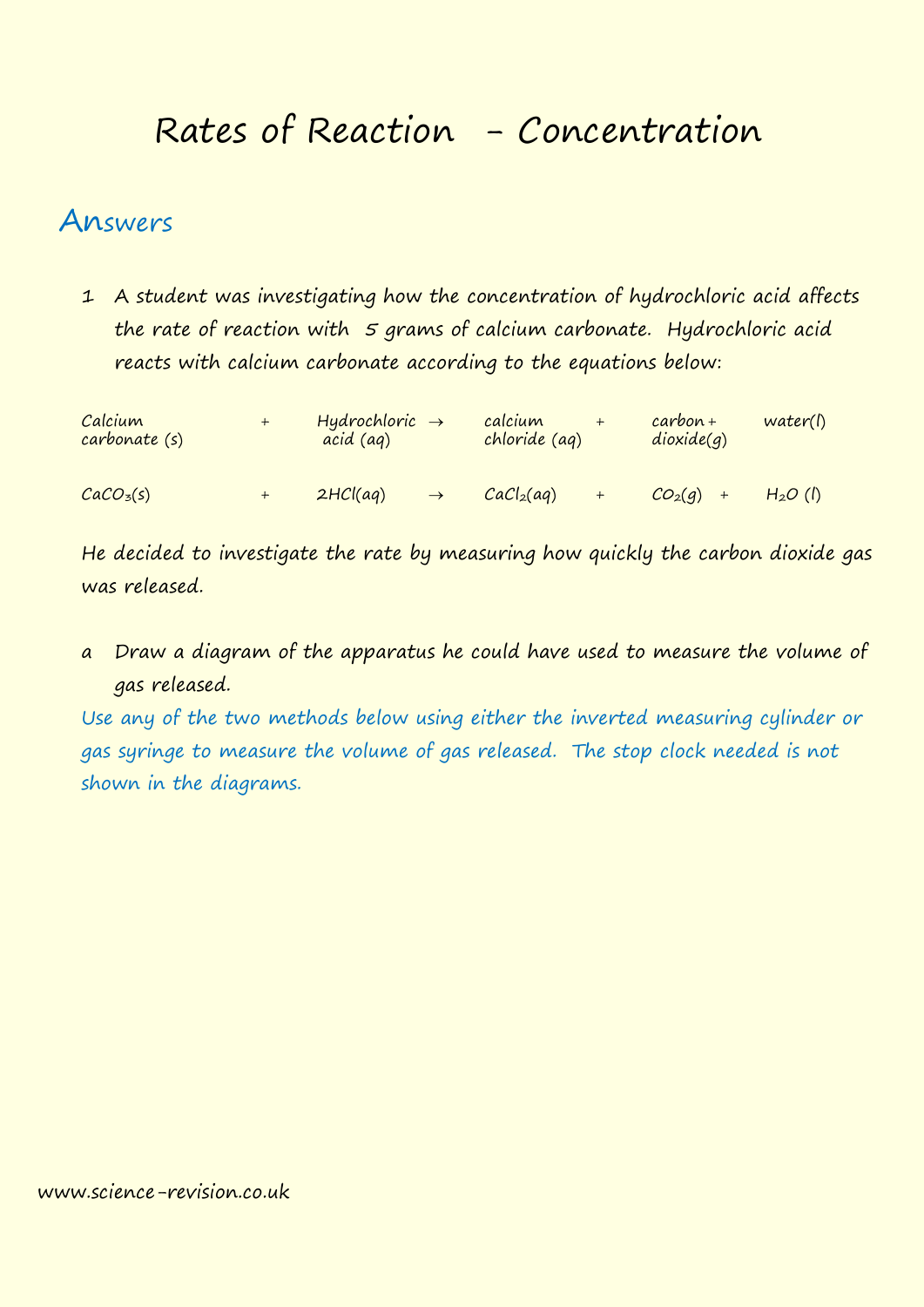

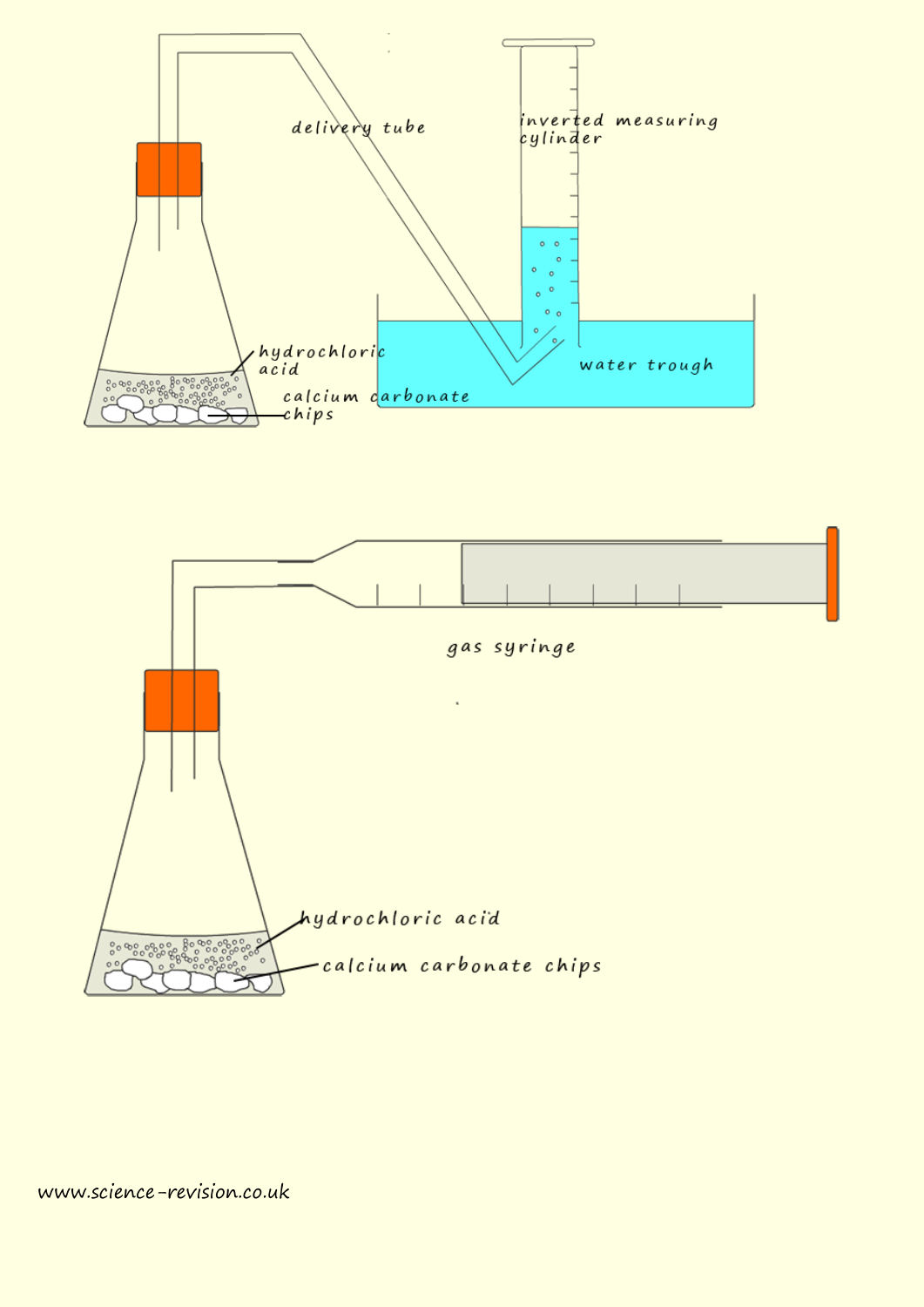| Time/s | Volume of hydrogen      | Volume of hydrogen      |  |  |
|--------|-------------------------|-------------------------|--|--|
|        | released in ml using 1M | released in ml using 2M |  |  |
|        | acid                    | acid                    |  |  |
| 60     | 15                      | 30                      |  |  |
| 120    | 22                      | 40                      |  |  |
| 180    | 30                      | 45                      |  |  |
| 240    | 35                      | 48                      |  |  |
| 300    | 40                      | 50                      |  |  |
| 360    | 44                      | 50                      |  |  |
| 420    | 45                      | 50                      |  |  |
| 480    | 47                      | 50                      |  |  |
| 540    | 48                      | 50                      |  |  |
| 600    | 50                      | 50                      |  |  |
| 660    | 50                      | 50                      |  |  |

b He did two experiments, one using 1 molar hydrochloric acid and another experiment using 2 molar hydrochloric acid. His results are shown below.

i Plot these **two** sets of results on **one** graph. Plot a line graph of volume (vertical axis) against time (horizontal axis) graphs should be similar shape to one opposite



www.science-revision.co.uk